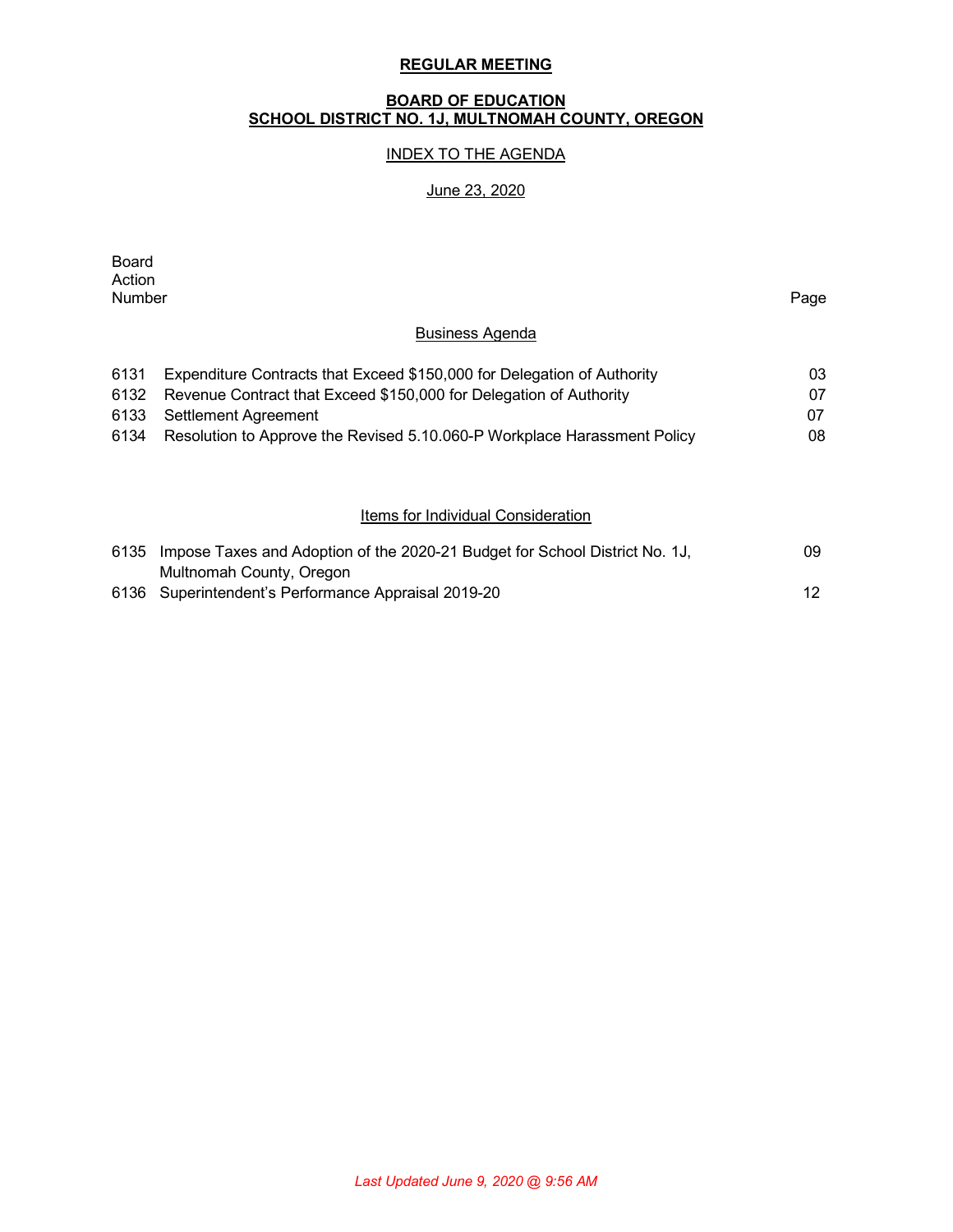# Business Agenda

Resolutions Number 6131 through 6134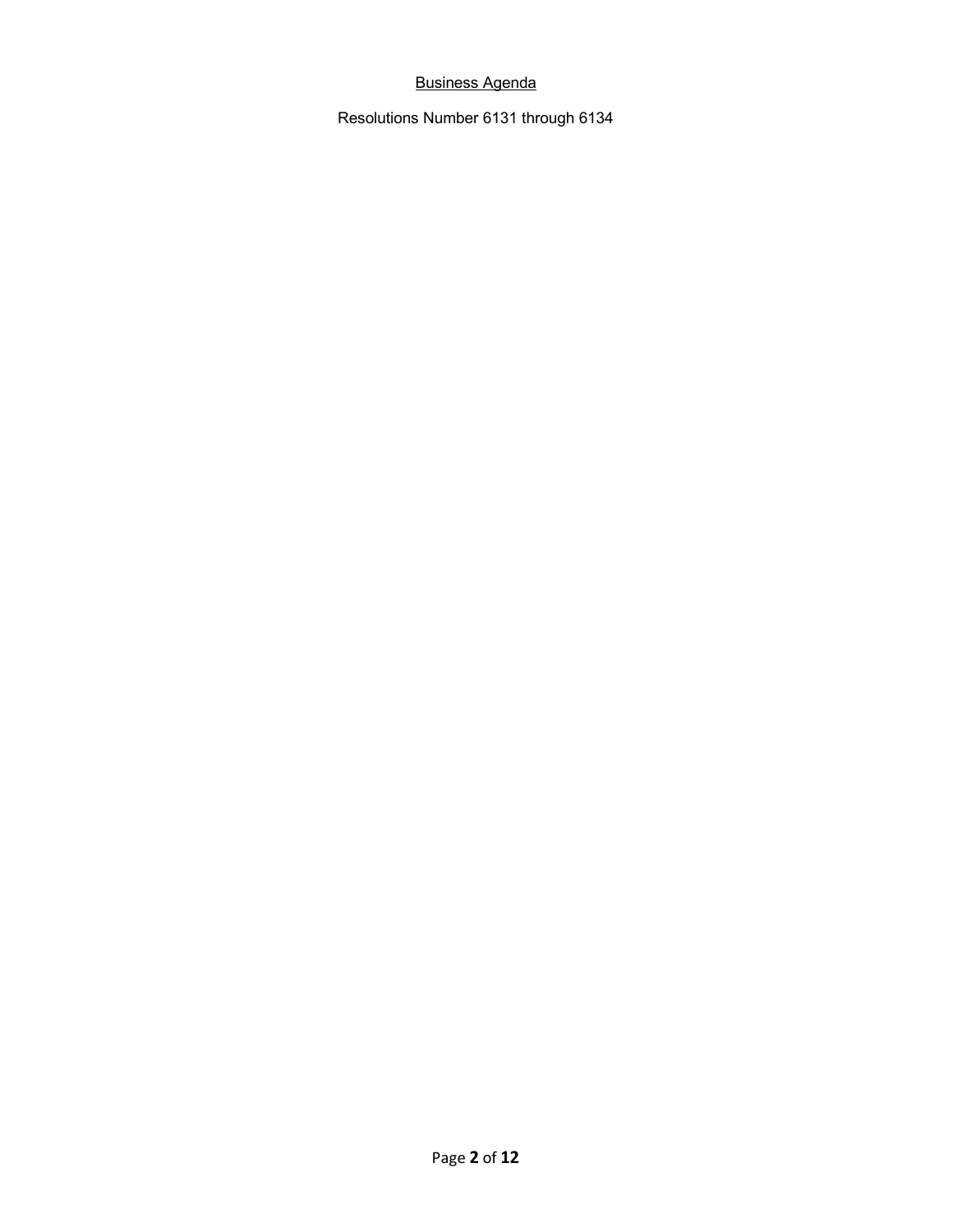#### Expenditure Contracts that Exceed \$150,000 for Delegation of Authority

#### **RECITAL**

Portland Public Schools ("District") Public Contracting Rules PPS-45-0200 ("Authority to Approve District Contracts; Delegation of Authority to Superintendent") requires the Board of Education ("Board") enter into contracts and approve payment for products, materials, supplies, capital outlay, equipment, and services whenever the total amount exceeds \$150,000 per contract, excepting settlement or real property agreements. Contracts meeting this criterion are listed below.

#### **RESOLUTION**

The Superintendent recommends that the Board approve these contracts. The Board accepts this recommendation and by this resolution authorizes the Deputy Clerk to enter into the following agreements.

| Contractor                                | Contract<br><b>Term</b>                                                                                                  | <b>Contract Type</b>                                                    | <b>Description of Services</b>                                                                                                                                                                                                                                                   | Contract<br><b>Amount</b>                                              | Responsible<br>Administrator,<br><b>Funding Source</b>     |
|-------------------------------------------|--------------------------------------------------------------------------------------------------------------------------|-------------------------------------------------------------------------|----------------------------------------------------------------------------------------------------------------------------------------------------------------------------------------------------------------------------------------------------------------------------------|------------------------------------------------------------------------|------------------------------------------------------------|
| <b>Portland Mechanical</b><br>Contractors | 6/24/20<br>through<br>6/30/23                                                                                            | <b>Flexible Services</b><br><b>Contractor Pool</b><br><b>FSCP 69466</b> | <b>Flexible Services Contractor</b><br>Pool - District-wide plumbing<br>services on an as-needed<br>basis.<br>Request for Proposals 2019-<br>2567                                                                                                                                | \$3,000,000                                                            | C. Hertz<br><b>Funding Source</b><br>Varies                |
| <b>Beynon Sports</b><br>Surfaces, Inc.    | 6/24/20<br>through<br>12/18/20                                                                                           | Construction<br>C 69603                                                 | \$215,985<br>Wilson High School track<br>repairs.<br>Invitation to Bid - Construction<br>2020-2773                                                                                                                                                                               |                                                                        | C. Hertz<br><b>Fund 445</b><br>Dept. 5597<br>Project K0136 |
| Maia Learning, Inc.                       | 6/24/20<br>through<br>6/30/21<br>Option to<br>renew for<br>four<br>additional<br>one-year<br>terms<br>through<br>6/30/25 | <b>Digital Resource</b><br>DR 69685                                     | License and implementation of<br><b>College and Career Readiness</b><br>Tool.<br>Request for Proposals 2019-<br>2706                                                                                                                                                             | Original Term:<br>\$104,350<br>Total through<br>renewals:<br>\$390,000 | K. Cuellar<br><b>Fund 101</b><br>Dept. 5424                |
| Rip City Transit, Inc.                    | 7/1/20<br>through<br>6/30/25                                                                                             | Services<br>S 69690                                                     | Provide transportation to<br>District students who are<br>unable to be served by a<br>school bus and as determined<br>by their IEPs.<br><b>Special Class Procurement</b><br>Secure, Specialized<br><b>Transportation for Special</b><br><b>Needs Students</b><br>PPS-47-0288(19) | \$500,000                                                              | C. Hertz<br><b>Fund 101</b><br>Dept. 5560                  |

#### **NEW CONTRACTS**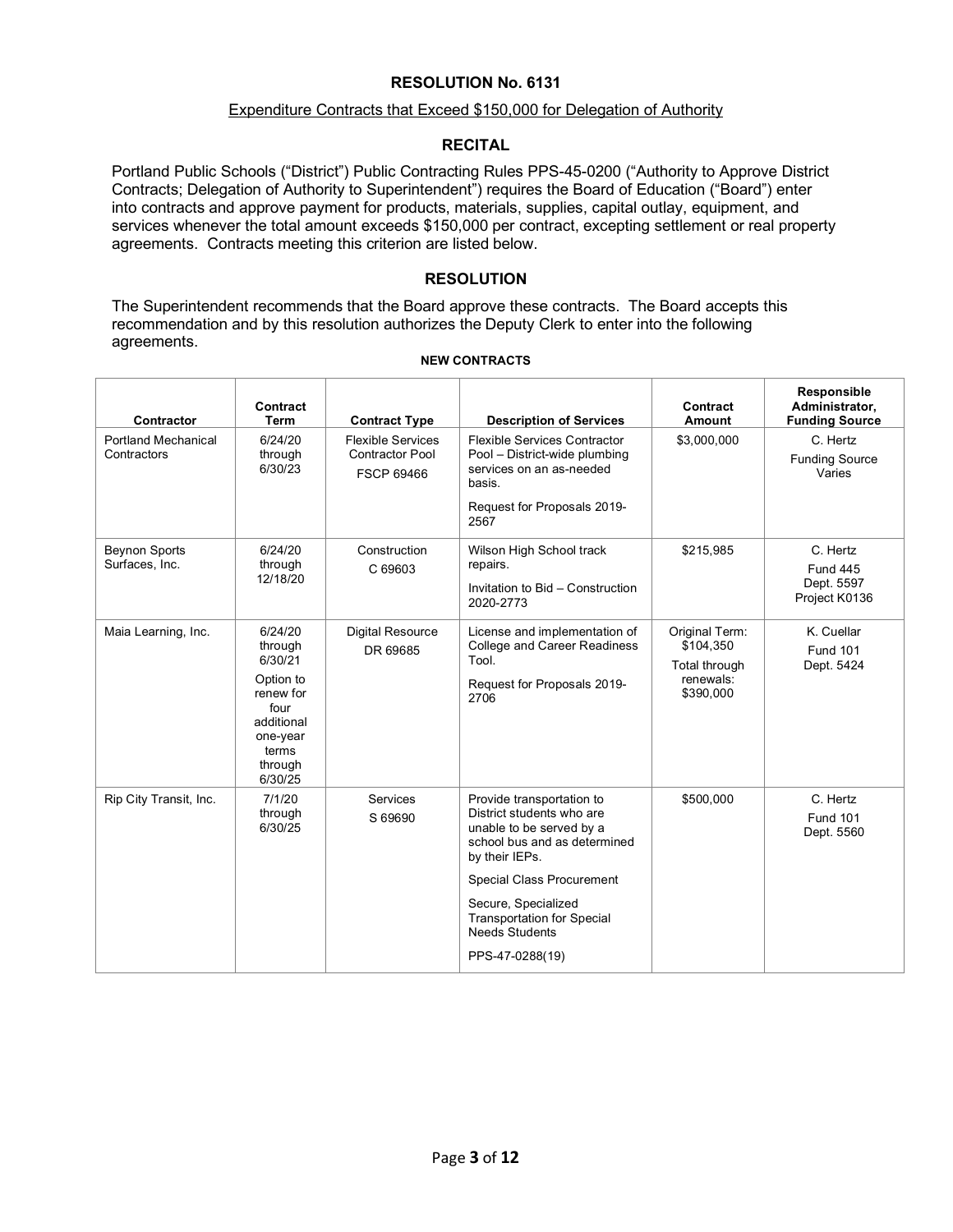| Radio Cab Co.                                   | 7/1/20<br>through<br>6/30/25                                                                                              | Services<br>S 69691                 | Provide transportation to<br>District students who are<br>unable to be served by a<br>school bus and as determined<br>by their IEP.<br>Special Class Procurement<br>Secure, Specialized<br><b>Transportation for Special</b><br><b>Needs Students</b><br>PPS-47-0288(19) | \$3,800,000                                                                | C. Hertz<br><b>Fund 101</b><br>Dept. 5560                  |
|-------------------------------------------------|---------------------------------------------------------------------------------------------------------------------------|-------------------------------------|--------------------------------------------------------------------------------------------------------------------------------------------------------------------------------------------------------------------------------------------------------------------------|----------------------------------------------------------------------------|------------------------------------------------------------|
| Office of the General<br><b>Counsel Network</b> | 7/1/20<br>through<br>12/31/20                                                                                             | <b>Legal Services</b><br>LS 69692   | <b>Contracted General Counsel</b><br>services.<br>Direct Negotiation - Legal<br><b>Services</b><br>PPS-46-0525(13)                                                                                                                                                       | \$180,000                                                                  | S. Soden<br><b>Fund 101</b><br>Dept. 5402                  |
| Republic Services,<br>Inc.                      | 6/24/20<br>through<br>6/30/22<br>Option to<br>renew for<br>three<br>additional<br>one-year<br>terms<br>through<br>6/30/25 | Services<br>S 69632                 | District-wide waste hauling<br>services.<br>Request for Proposals 2020-<br>2734                                                                                                                                                                                          | Original Term:<br>\$2,000,000<br>Total through<br>renewals:<br>\$5,000,000 | C. Hertz<br><b>Fund 101</b><br>Dept. 5596                  |
| ALC Schools, LLC                                | 7/1/20<br>through<br>6/30/25                                                                                              | Services<br>S 69698                 | Provide transportation to<br>District students who are<br>unable to be served by a<br>school bus and as determined<br>by their IEP.<br>Special Class Procurement<br>Secure, Specialized<br><b>Transportation for Special</b><br><b>Needs Students</b><br>PPS-47-0288(19) | \$500,000                                                                  | C. Hertz<br><b>Fund 101</b><br>Dept. 5560                  |
| Glumac                                          | 6/24/20<br>through<br>12/31/24                                                                                            | <b>Related Services</b><br>RS 69684 | Commissioning services on the<br>Benson High School<br>Modernization Project -<br>Multiple Pathways Building.<br><b>Request for Proposals</b><br>2020-2763                                                                                                               | \$206,700                                                                  | C. Hertz<br><b>Fund 455</b><br>Dept. 3115<br>Project DA005 |
| Glumac                                          | 6/24/20<br>through<br>12/31/24                                                                                            | <b>Related Services</b><br>RS 69680 | Commissioning services on the<br>Benson High School<br>Modernization Project.<br><b>Request for Proposals</b><br>2020-2763                                                                                                                                               | \$349,500                                                                  | C. Hertz<br><b>Fund 455</b><br>Dept. 3115<br>Project DA005 |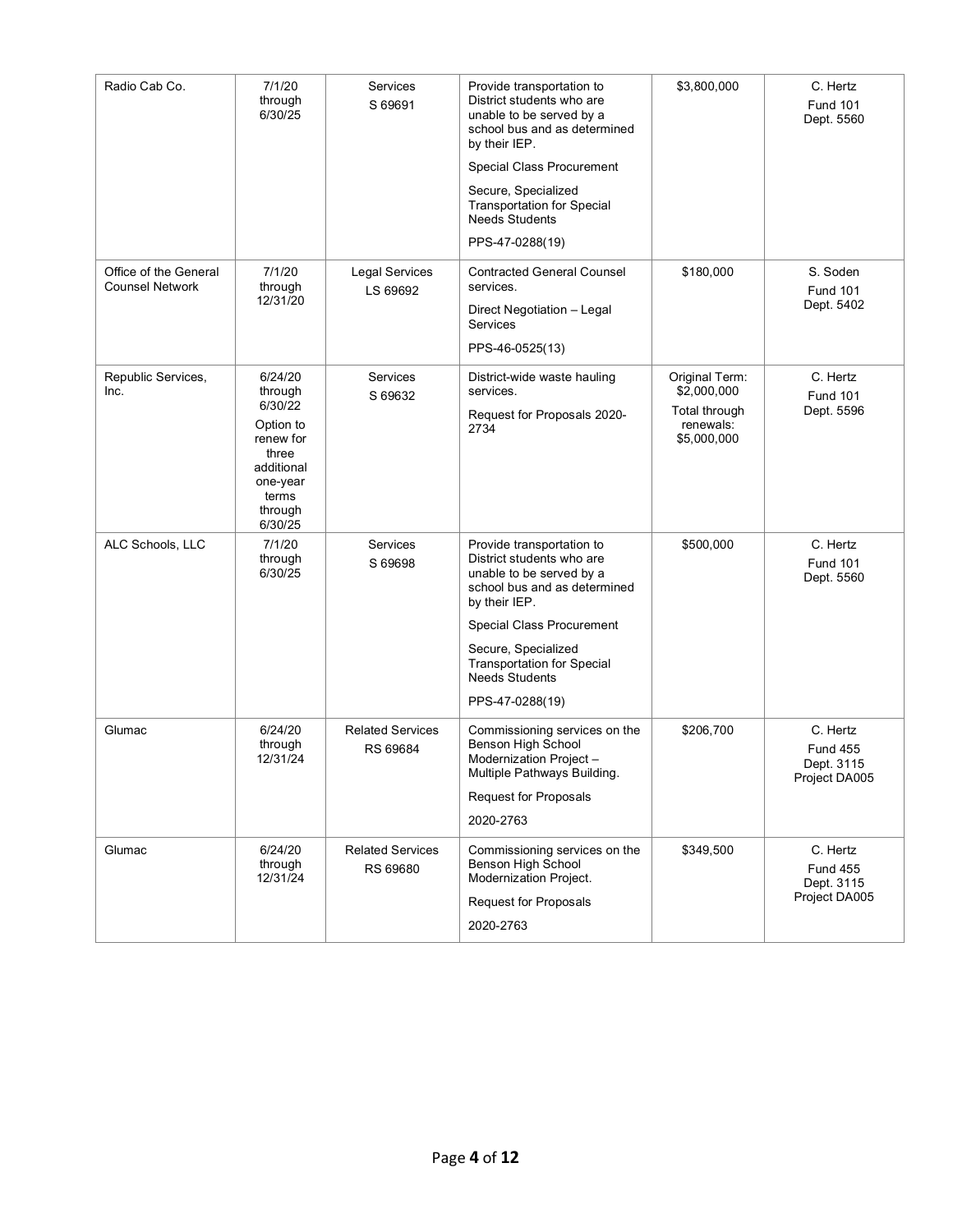# **NEW INTERGOVERNMENTAL AGREEMENTS ("IGAs")**

| Contractor                                               | Contract<br>Term             | <b>Contract Type</b>                        | <b>Description of Services</b>                                                                                                                                                                | Contract<br>Amount | Responsible<br>Administrator,<br><b>Funding Source</b> |
|----------------------------------------------------------|------------------------------|---------------------------------------------|-----------------------------------------------------------------------------------------------------------------------------------------------------------------------------------------------|--------------------|--------------------------------------------------------|
| Multnomah Education<br><b>Service District</b><br>(MESD) | 7/1/20<br>through<br>6/30/21 | Master Contract<br><b>MSTR 69681</b>        | Master contract with MESD to<br>cover all services MESD<br>provides to District. Services<br>will be ordered by Service<br>Referral and Quote forms<br>which will identify funding<br>source. | \$3,200,000        | C. Hertz<br><b>Funding Source</b><br>Varies            |
| <b>Portland Community</b><br>College                     | 7/1/20<br>through<br>6/30/21 | Intergovernmental<br>Agreement<br>IGA 69682 | Jefferson Middle College<br>program, offering students<br>access to college-level courses<br>at PCC Cascade campus.                                                                           | \$470,000          | K. Cuellar<br><b>Fund 101</b><br>Dept. 5438            |

# **AMENDMENTS TO EXISTING CONTRACTS**

| Contractor                                        | Contract<br><b>Amendment</b><br><b>Term</b> | <b>Contract Type</b>                                       | <b>Description of Services</b>                                                                                                                                                            | <b>Amendment</b><br>Amount.<br><b>Contract Total</b> | Responsible<br>Administrator,<br><b>Funding Source</b>     |
|---------------------------------------------------|---------------------------------------------|------------------------------------------------------------|-------------------------------------------------------------------------------------------------------------------------------------------------------------------------------------------|------------------------------------------------------|------------------------------------------------------------|
| Architectural<br>Resources Group,<br>Inc.         | 6/24/20<br>through<br>12/31/20              | Architecture<br><b>ARCH 68923</b><br>Amendment 1           | Architectural services to assess<br>the historic windows at<br>Roosevelt. This amendment<br>adds construction phase<br>services to the existing<br>contract.<br>Direct Appointment        | \$63,060<br>\$144,070                                | C. Hertz<br><b>Fund 452</b><br>Dept. 5511<br>Project DA003 |
| <b>Balfour Oregon</b>                             | 7/1/20<br>through<br>6/30/22                | Master Contract<br><b>MSTR 64746</b><br>Amendment 1        | Provide yearbook services to<br>schools on an as-requested<br>basis. This amendment<br>extends termination date and<br>adds funds to the contract.<br>Request for Proposals 2016-<br>2099 | \$700,000<br>\$800,000                               | C. Hertz<br><b>Funding Source</b><br>Varies                |
| <b>Herff Jones</b>                                | 7/1/20<br>through<br>6/30/22                | <b>Master Contract</b><br><b>MSTR 64813</b><br>Amendment 1 | Provide yearbook services to<br>schools on an as-requested<br>basis. This amendment<br>extends termination date and<br>adds funds to the contract.<br>Request for Proposals 2016-<br>2099 | \$55.000<br>\$155,000                                | C. Hertz<br><b>Funding Source</b><br>Varies                |
| Jostens                                           | 7/1/20<br>through<br>6/30/22                | <b>Master Contract</b><br><b>MSTR 64760</b><br>Amendment 1 | Provide yearbook services to<br>schools on an as-requested<br>basis. This amendment<br>extends termination date and<br>adds funds to the contract.<br>Request for Proposals 2016-<br>2099 | \$400,000<br>\$500,000                               | C. Hertz<br><b>Funding Source</b><br>Varies                |
| <b>Lifetouch National</b><br>School Studios, Inc. | 7/1/20<br>through<br>6/30/22                | <b>Master Contract</b><br><b>MSTR 64713</b><br>Amendment 1 | Provide yearbook services to<br>schools on an as-requested<br>basis. This amendment<br>extends termination date and<br>adds funds to the contract.<br>Request for Proposals 2016-<br>2099 | \$1,800,000<br>\$1,900,000                           | C. Hertz<br><b>Funding Source</b><br>Varies                |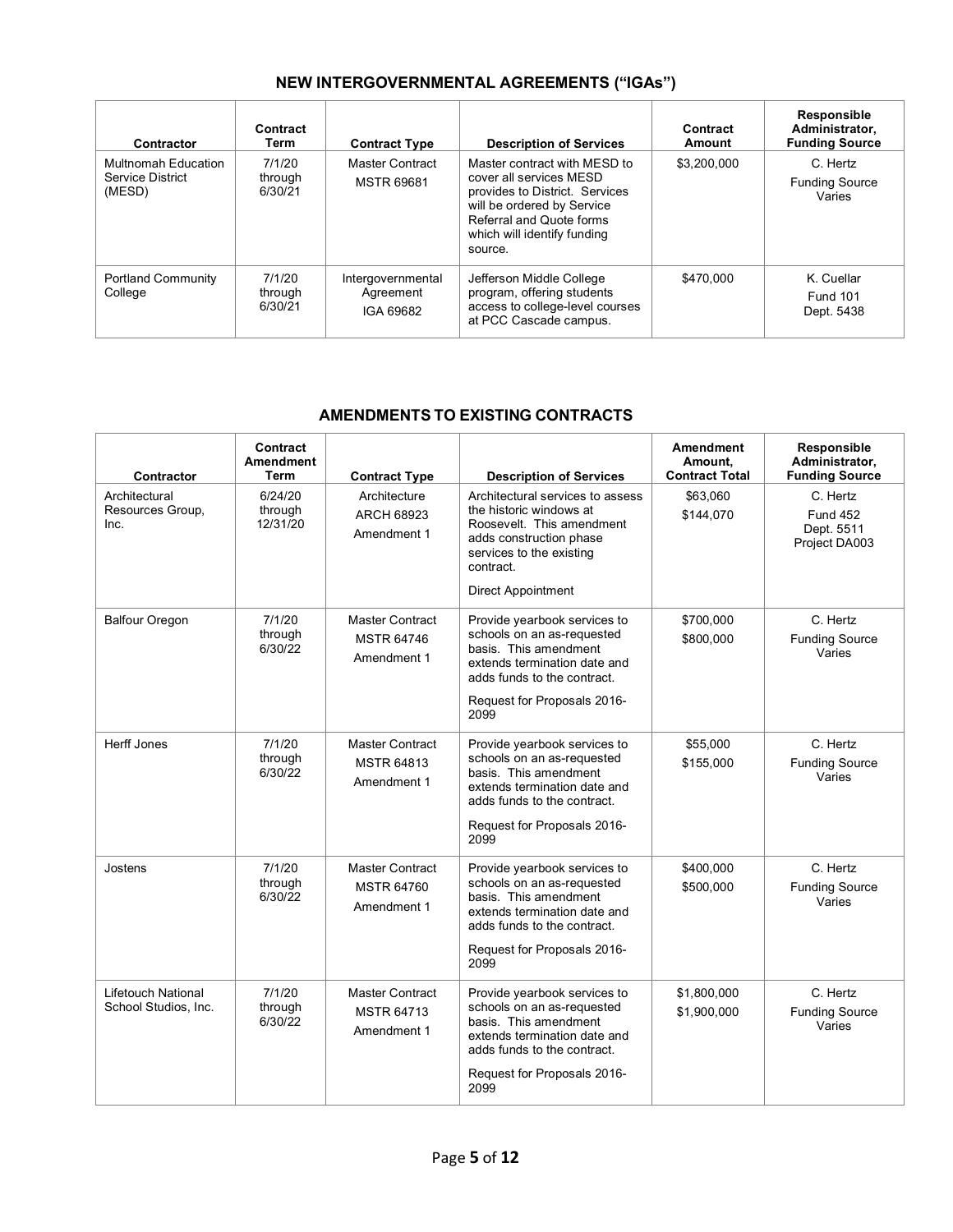| <b>Rubicon West LLC</b> | 6/24/20<br>through<br>9/1/22 | <b>Digital Resource</b><br>DR 68575<br>Amendment 1 | Atlas digital licensing,<br>maintenance, and support for<br>two additional years.<br>Special Class Procurement<br>Copyrighted Materials and<br><b>Creative Works</b><br>PPS-47-0288(4) | \$285,000<br>\$433,000 | K. Cuellar<br><b>Fund 191</b><br>Dept. 5555<br>Project B1001 |
|-------------------------|------------------------------|----------------------------------------------------|----------------------------------------------------------------------------------------------------------------------------------------------------------------------------------------|------------------------|--------------------------------------------------------------|
| First Student, Inc.     | 7/1/20<br>through<br>6/30/22 | Services<br>S 58799<br>Amendment 4                 | Extending the student<br>transportation contract with<br>annual rate increases.<br>Request for Proposals 09-09-<br>063                                                                 | \$0<br>\$176,207,000   | C. Hertz<br><b>Fund 101</b><br>Dept. 5560                    |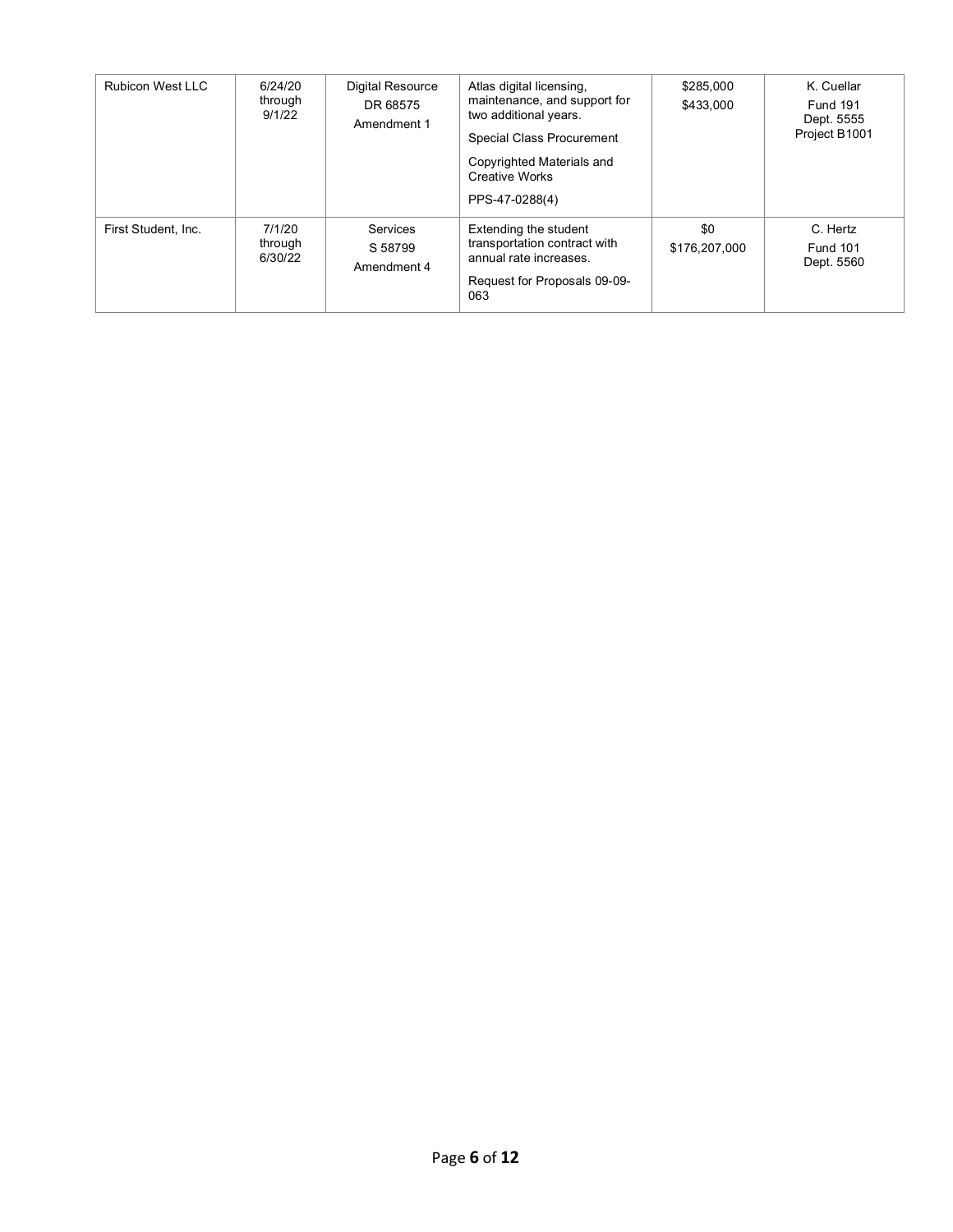#### Revenue Contracts that Exceed \$150,000 Limit for Delegation of Authority

#### **RECITAL**

Portland Public Schools ("District") Public Contracting Rules PPS-45-0200 ("Authority to Approve District Contracts; Delegation of Authority to Superintendent") requires the Board of Education ("Board") to enter into and approve all contracts, except as otherwise expressly authorized. Contracts exceeding \$150,000 per contractor are listed below.

## **RESOLUTION**

The Superintendent recommends that the Board approve these contracts. The Board accepts this recommendation and by this resolution authorizes the Deputy Clerk to enter into the following agreements.

## **NEW REVENUE CONTRACTS**

| <b>Contractor</b>                         | Contract<br>Term               | <b>Contract Type</b> | <b>Description of Services</b>                                                                                                                                                                       | Contract<br>Amount | <b>Responsible</b><br>Administrator.<br><b>Funding Source</b> |
|-------------------------------------------|--------------------------------|----------------------|------------------------------------------------------------------------------------------------------------------------------------------------------------------------------------------------------|--------------------|---------------------------------------------------------------|
| <b>Portland General</b><br>Electric (PGE) | 6/24/20<br>through<br>10/12/21 | Revenue<br>R 69672   | A grant from PGE for the<br>acquisition of one electric<br>school bus, installation of EV<br>charging infrastructure to<br>support electric school bus<br>charging, and any associated<br>trainings. | \$196.573          | C. Hertz<br><b>Fund 299</b><br>Dept. 9999<br>Project S0416    |

# **NEW INTERGOVERNMENTAL AGREEMENTS / REVENUE ("IGA/Rs")**

No New Intergovernmental Agreements/Revenue Contracts

# **AMENDMENTS TO EXISTING REVENUE CONTRACTS**

No Amendments to Existing Revenue Contracts

# **RESOLUTION No. 6133**

## Settlement Agreement

The authority is granted to pay a total of \$56,547.36 to resolve a disputed contractual matter with Quest Corporation related to contracted services with the Office of Technology and Information Services, Settlement Agreement and Release. The settlement agreement will be in a form approved by the General Counsel.

## **RESOLUTION No. 6134**

Resolution to Approve the Revised 5.10.060-P Workplace Harassment Policy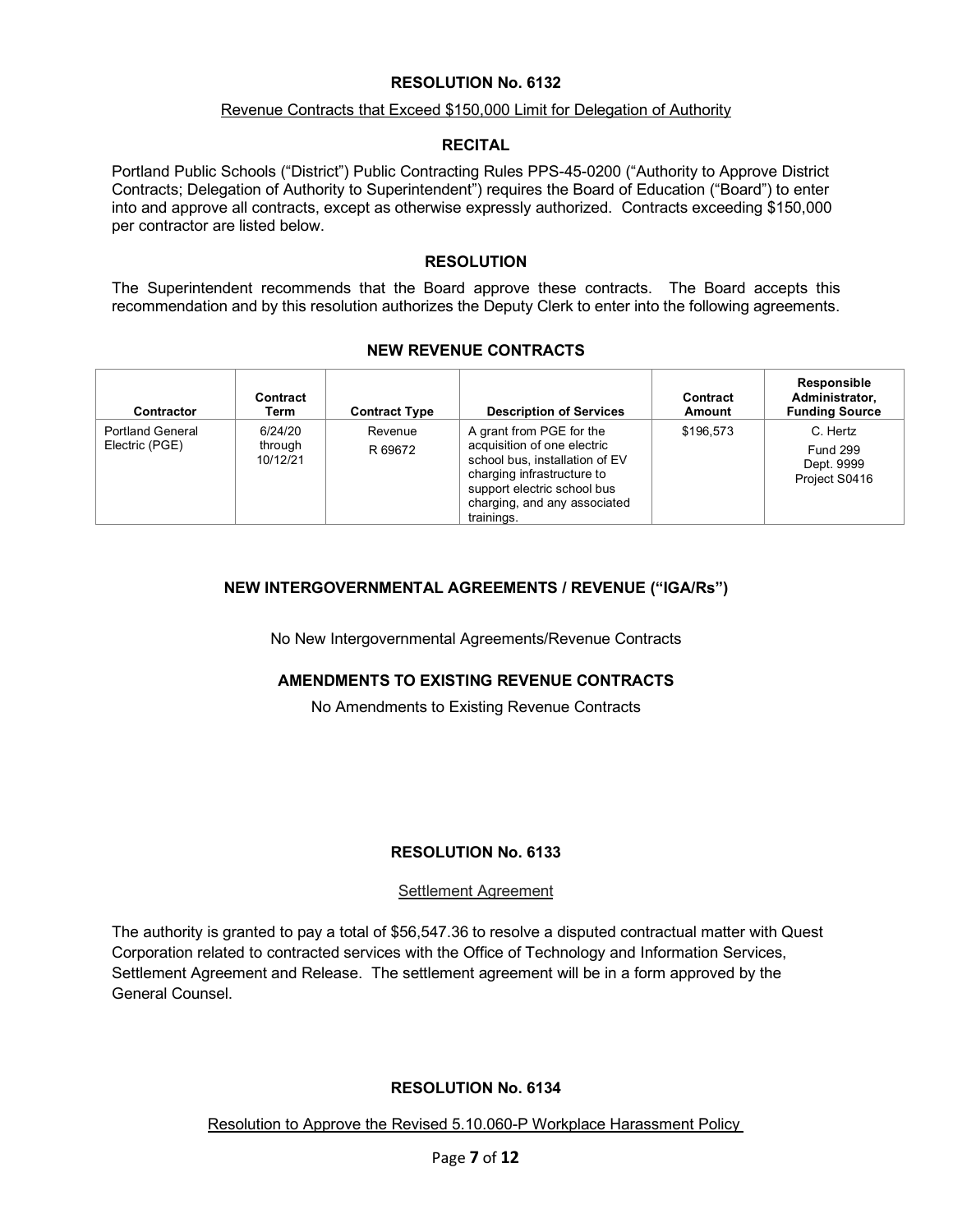## **RECITALS**

- A. The 2019 Oregon Legislature made a number of revisions to statutes related to employment. The amendments were enrolled in SB 479 and SB 726. The focus of the bills is to provide greater protections against workplace discrimination and harassment, including sexual assault, in the workplace.
- B. The District has updated its Sexual Harassment Policy to provide protections against all workplace harassment and discrimination. The policy now includes requirements to provide information to employees who complain of workplace discrimination and harassment, including the District's policy, supports and resources, and legal remedies that may be available to them.
- C. The revised policy also provides that employers may not include nondisclosure/nondisparagement/no-rehire provisions in settlement agreements for employees who have made a complaint of workplace discrimination or harassment unless agreed upon by the employee.
- D. On May 11, 2020, the Policy and Governance Special Committee met to review proposed revisions and its alignment to current law. It recommended to move forward the proposed policy to the full Board for approval.
- E. On May 26, 2020, this policy went before the Board for a first reading and was posted on the Board website for public comment. The District has received no public comment since its posting.

## **RESOLUTION**

The Board of Education hereby moves to approve the revised 5.10.060-P Workplace Harassment Policy

Items for individual consideration

Resolutions Number 6135 through 6136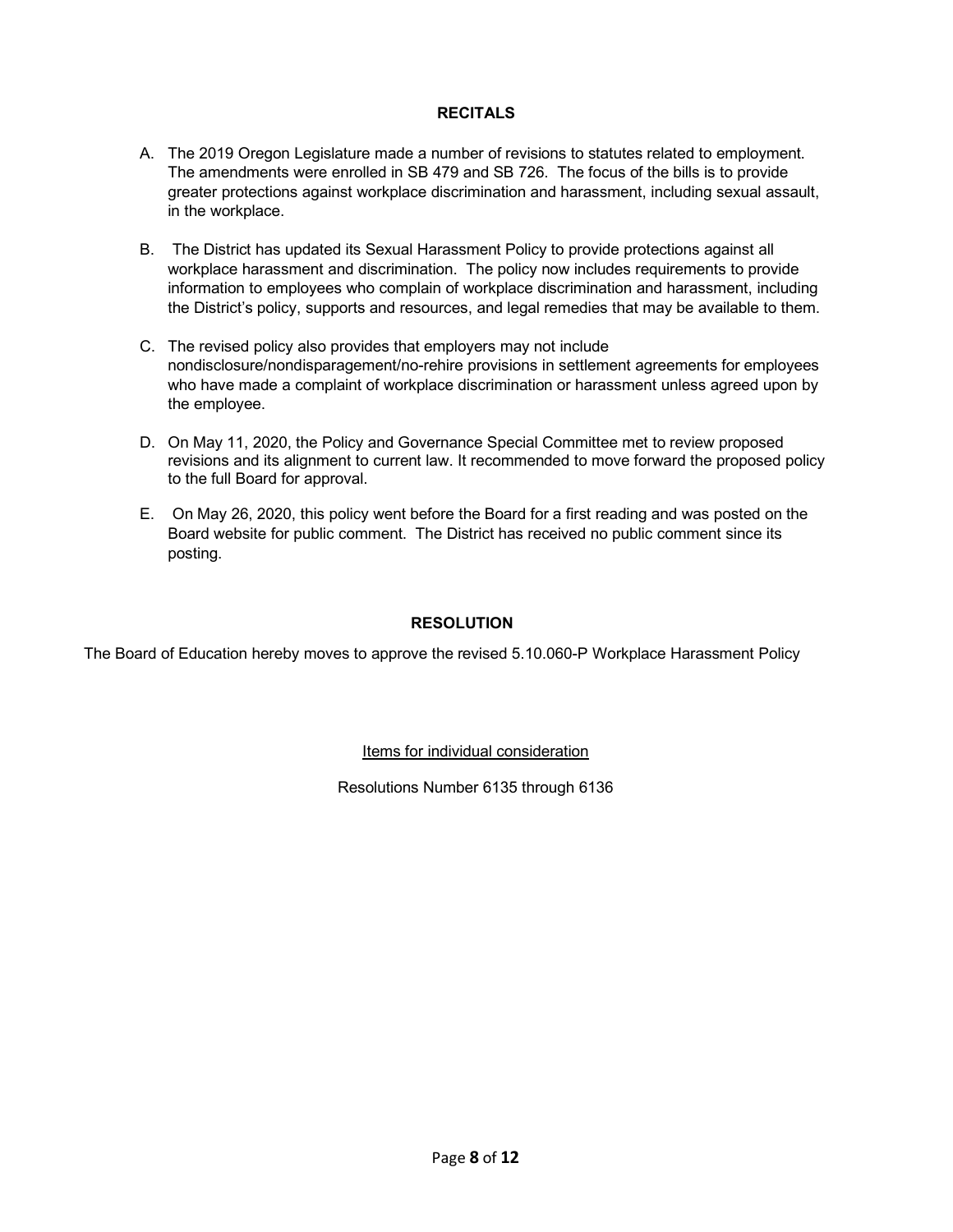## **Impose Taxes and Adoption of the 2020-21 Budget for School District No. 1J, Multnomah County, Oregon**

## **RECITALS**

- A. Oregon Local Budget Law, Oregon Revised Statute (ORS) 294.428 requires that each legal jurisdiction's Budget Committee approves a budget and specifies the *ad valorem* property tax amount or rate for all funds.
- B. The Board of Education (Board) serves as the Budget Committee for the school district. The Board appointed a Community Budget Review Committee (CBRC) to review the Proposed Budget and current year expenditures of the existing Local Option Levy. The CBRC acts in an advisory capacity to the Board.
- C. On June 11, 2020, the Board, acting in their capacity as the Budget Committee, received testimony and a report on the current year Local Option Levy expenditures and testimony and recommendations from the CBRC.
- D. On June 11, 2020, by way of Resolution No. 6129, and under the provisions of Oregon Local Budget Law (ORS Chapter 291), the Budget Committee for School District No. 1J, Multnomah County, Oregon ("District"), approved the 2020-21 budget and tax rates.
- E. Oregon Budget Law, ORS 294.431, requires submission of the budget document to the Tax Supervising Conservation Commission (TSCC) by May 15 of each year. ORS 294.431 allows taxing jurisdictions to request an extension of the submission date. Portland Public Schools ("PPS") applied for, and was granted an extension to this deadline, and submitted the PPS budget to TSCC as required.
- F. The TSCC held a public hearing on the Approved Budget on June 23, 2020.
- G. ORS 457.445 (6) (d) provides the opportunity for a school district to be excluded from urban renewal division of tax calculations with a statutory rate limit on July 2003 that is greater than \$4.50 per \$1,000 of assessed value. To the extent that the rate limit was increased under section 11 (5) (d), Article XI of the Oregon Constitution, property tax revenue from said increase is excluded from local revenues. The District will notify the county assessors of the rate to be excluded for the current fiscal year no later than July 15.
- H. Portland Public Schools has a statutory rate limit that is in excess of the \$4.50 limitation that includes an increase under section 11 (5)(d), Article XI of the Oregon Constitution.

# **RESOLUTION**

- 1. The District's Board of Education hereby adopts the budget for the fiscal year 2020-21, as summarized in Attachment A, in the total amount of \$2,725,777,000.
- 2. The Board appropriates for the fiscal year beginning July 1, 2020, the amounts summarized by function in Attachment A to this resolution for the fiscal year 2020-21, School District 1J, Multnomah County, Oregon.
- 3. The Board resolves that the District hereby imposes the taxes provided for in the adopted budget: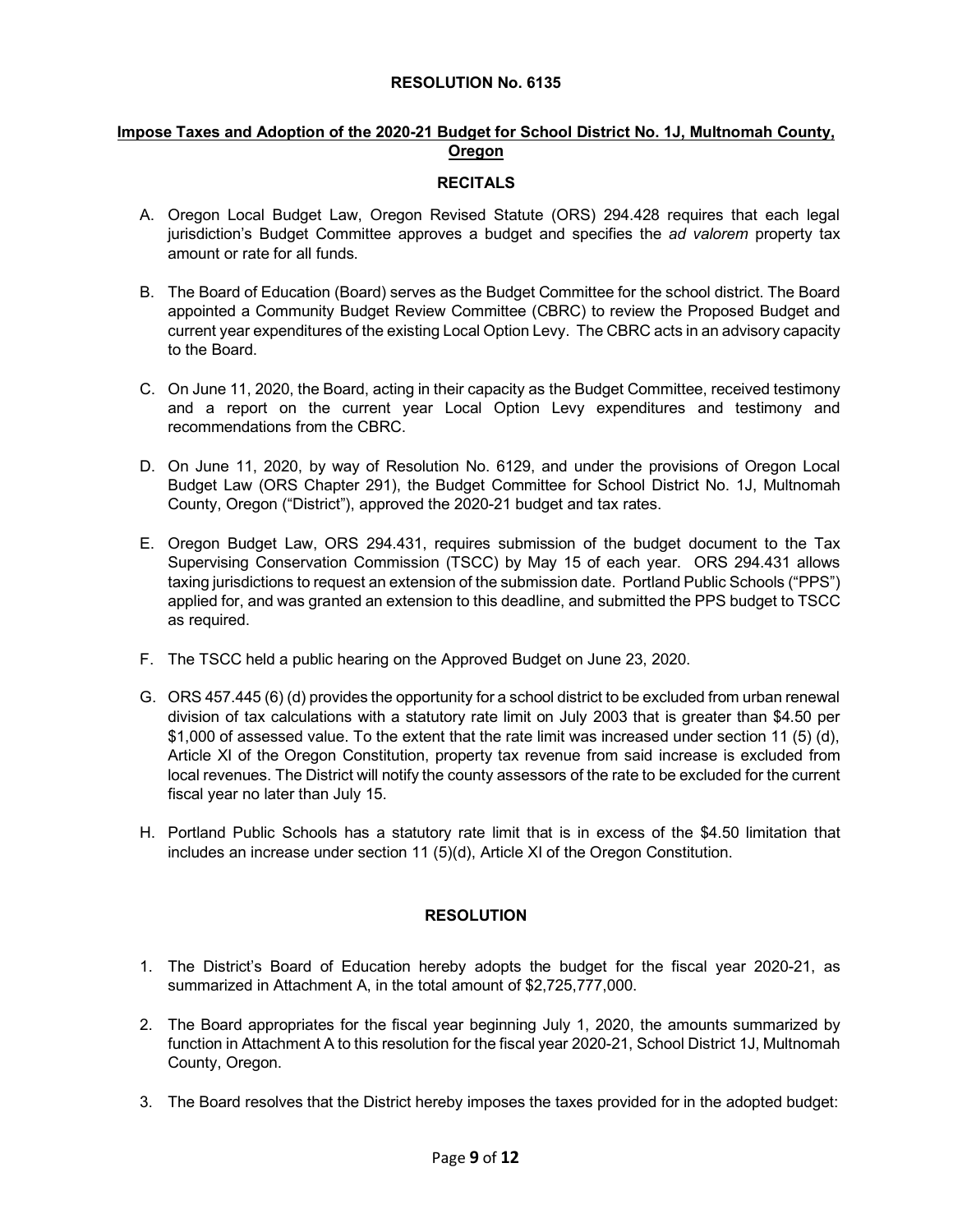- a. At the rate of \$5.2781 per \$1,000 of assessed value for operations;
- b. At the rate of \$1.9900 per \$1,000 of assessed value for local option tax for operations;
- c. In the amount of \$136,000,000 for exempt bonds.

And that these taxes are hereby imposed and categorized for tax year 2020-21 upon the assessed value of all taxable property within the district.

4. Taxes are hereby imposed and categorized as for tax year 2020-21 upon the taxable assessed value of all taxable property in the District, as follows:

|                            | <b>Education Limitation</b>            | <b>Excluded from Limitation</b> |
|----------------------------|----------------------------------------|---------------------------------|
| Permanent Rate Tax Levy    | \$5.2781/\$1,000 of assessed valuation |                                 |
| Local Option Rate tax Levy | \$1.9900/\$1,000 of assessed valuation |                                 |
| <b>Bonded Debt Levy</b>    |                                        | \$136,000,000                   |

5. The Board further resolves that \$0.5038 per \$1,000 of taxable assessed value is excluded from the division of tax calculations, as the Permanent Rate Tax Levy attributable to the increase provided in section 11 (5)(d). Article XI of the Oregon Constitution (such increase is a result of the expiring Gap Tax Levy). The District will notify the county assessors that for the 2020-21 fiscal year \$0.5038 of the District's permanent tax rate levy is to be excluded from the urban division of tax calculations under the provisions of ORS 457.445 (6) (d).

| <b>Attachment "A" to Resolution No. 6135</b>  |                |            |                 |         |  |  |  |  |
|-----------------------------------------------|----------------|------------|-----------------|---------|--|--|--|--|
|                                               |                |            |                 |         |  |  |  |  |
| 2020-21 Adopted Budget                        |                |            |                 |         |  |  |  |  |
|                                               | (in thousands) |            |                 |         |  |  |  |  |
|                                               |                |            |                 |         |  |  |  |  |
| Schedule of Appropriations and Other Balances |                |            |                 |         |  |  |  |  |
|                                               | Proposed       |            | <b>Approved</b> | Adopted |  |  |  |  |
| 100 - General Funds                           | Original       | Adjustment |                 |         |  |  |  |  |
| 1000 - INSTRUCTION                            | 373,928        | 0          | 373,928         | 373,928 |  |  |  |  |
| 2000 - SUPPORT SERVICES                       | 311,832        | 0          | 311,832         | 311,832 |  |  |  |  |
| 3000 - ENTERPRISE AND COMMUNITY SVCS          | 1,814          | 0          | 1,814           | 1,814   |  |  |  |  |
| 5200 - TRANSFERS OF FUNDS                     | 1,134          | 0          | 1,134           | 1,134   |  |  |  |  |
| 6000 - CONTINGENCIES                          | 40,946         | 0          | 40,946          | 40,946  |  |  |  |  |
| <b>Fund Total</b>                             | 729,654        | 0          | 729,654         | 729,654 |  |  |  |  |
|                                               |                |            |                 |         |  |  |  |  |
| 200 - Special Revenue Funds                   | Original       | Adjustment |                 |         |  |  |  |  |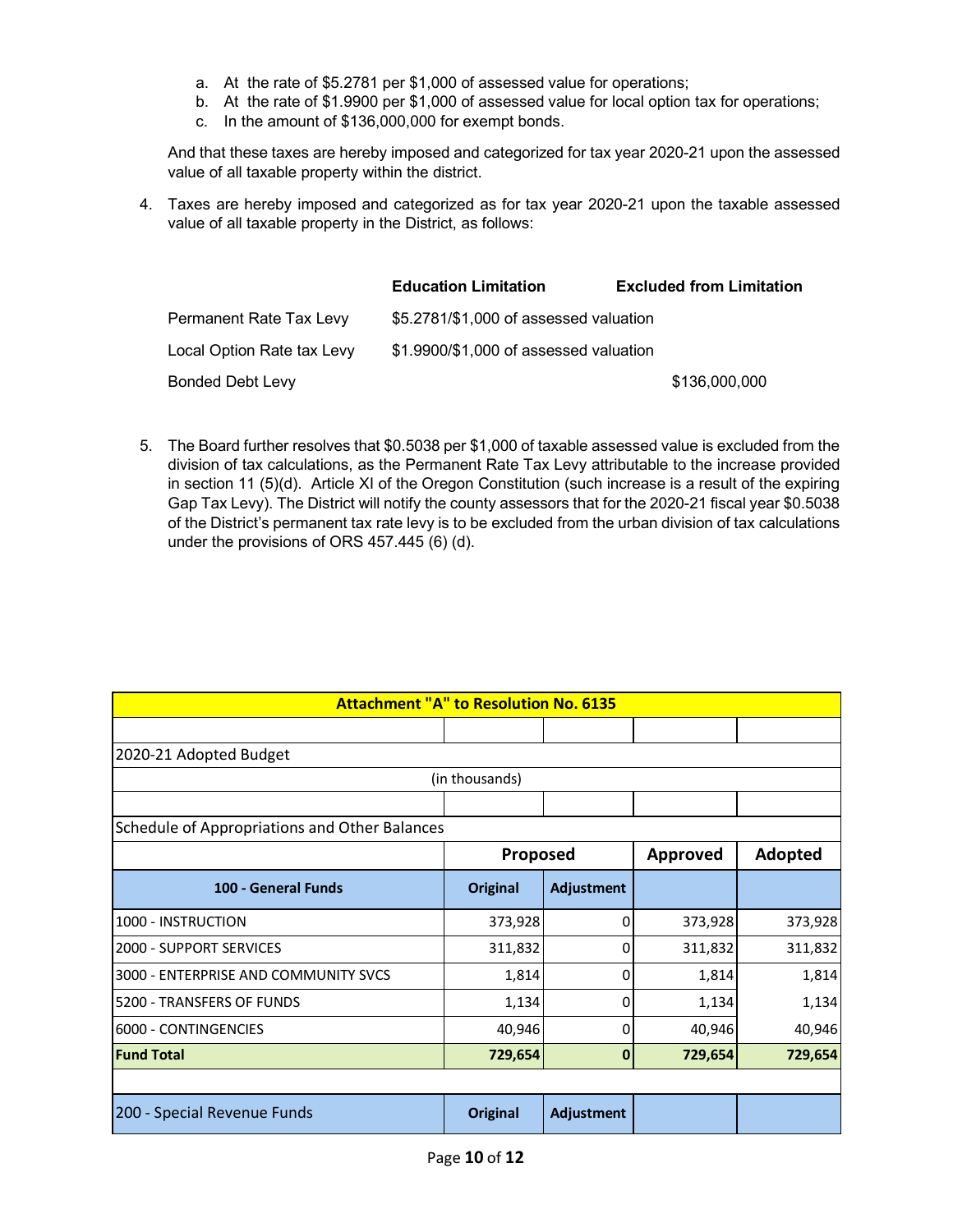| <b>All Funds Total</b>                                   | 1,725,777       | 1,000,000    | 2,725,777 | 2,725,777 |
|----------------------------------------------------------|-----------------|--------------|-----------|-----------|
| <b>All Funds</b>                                         | <b>Original</b> | Adjustment   |           |           |
| <b>Fund Total</b>                                        | 8,532           | $\mathbf{0}$ | 8,532     | 8,532     |
| 6000 - CONTINGENCIES                                     | 4,769           | 0            | 4,769     | 4,769     |
| 2000 - SUPPORT SERVICES                                  | 3,763           | $\mathbf 0$  | 3,763     | 3,763     |
| 600 - Internal Service Funds                             | <b>Original</b> | Adjustment   |           |           |
| <b>Fund Total</b>                                        | 594,085         | 1,000,000    | 1,594,085 | 1,594,085 |
| 7000 - UNAPPROPRIATED FUND BALANCE                       | 172,281         | $\Omega$     | 172,281   | 172,281   |
| 5200 - TRANSFERS OF FUNDS                                | 617             | 0            | 617       | 617       |
| 4000 - FACILITIES ACQUISITION AND CON                    | 419,663         | 911,928      | 1,331,591 | 1,331,591 |
| 2000 - SUPPORT SERVICES                                  | 1,524           | 58,428       | 59,952    | 59,952    |
| 1000 - INSTRUCTION                                       | 0               | 29,644       | 29,644    | 29,644    |
| 400 - Capital Project Funds                              | <b>Original</b> | Adjustment   |           |           |
| <b>Fund Total</b>                                        | 201,672         | $\bf{0}$     | 201,672   | 201,672   |
| 7000 - UNAPPROPRIATED FUND BALANCE                       | 10,228          | $\pmb{0}$    | 10,228    | 10,228    |
| 5100 - DEBT SERVICE & 5400 - PERS UAL<br><b>PROGRAMS</b> | 191,444         | 0            | 191,444   | 191,444   |
| 300 - Debt Service Funds                                 | <b>Original</b> | Adjustment   |           |           |
| <b>Fund Total</b>                                        | 191,834         | $\bf{0}$     | 191,834   | 191,834   |
| 7000 - UNAPPROPRIATED FUND BALANCE                       | 28,641          | 0            | 28,641    | 28,641    |
| 4000 - FACILITIES ACQUISITION AND CON                    | 14              | 0            | 14        | 14        |
| 3000 - ENTERPRISE AND COMMUNITY SVCS                     | 23,861          | 0            | 23,861    | 23,861    |
| 2000 - SUPPORT SERVICES                                  | 54,750          | 0            | 54,750    | 54,750    |
| 1000 - INSTRUCTION                                       | 84,568          | $\mathbf 0$  | 84,568    | 84,568    |